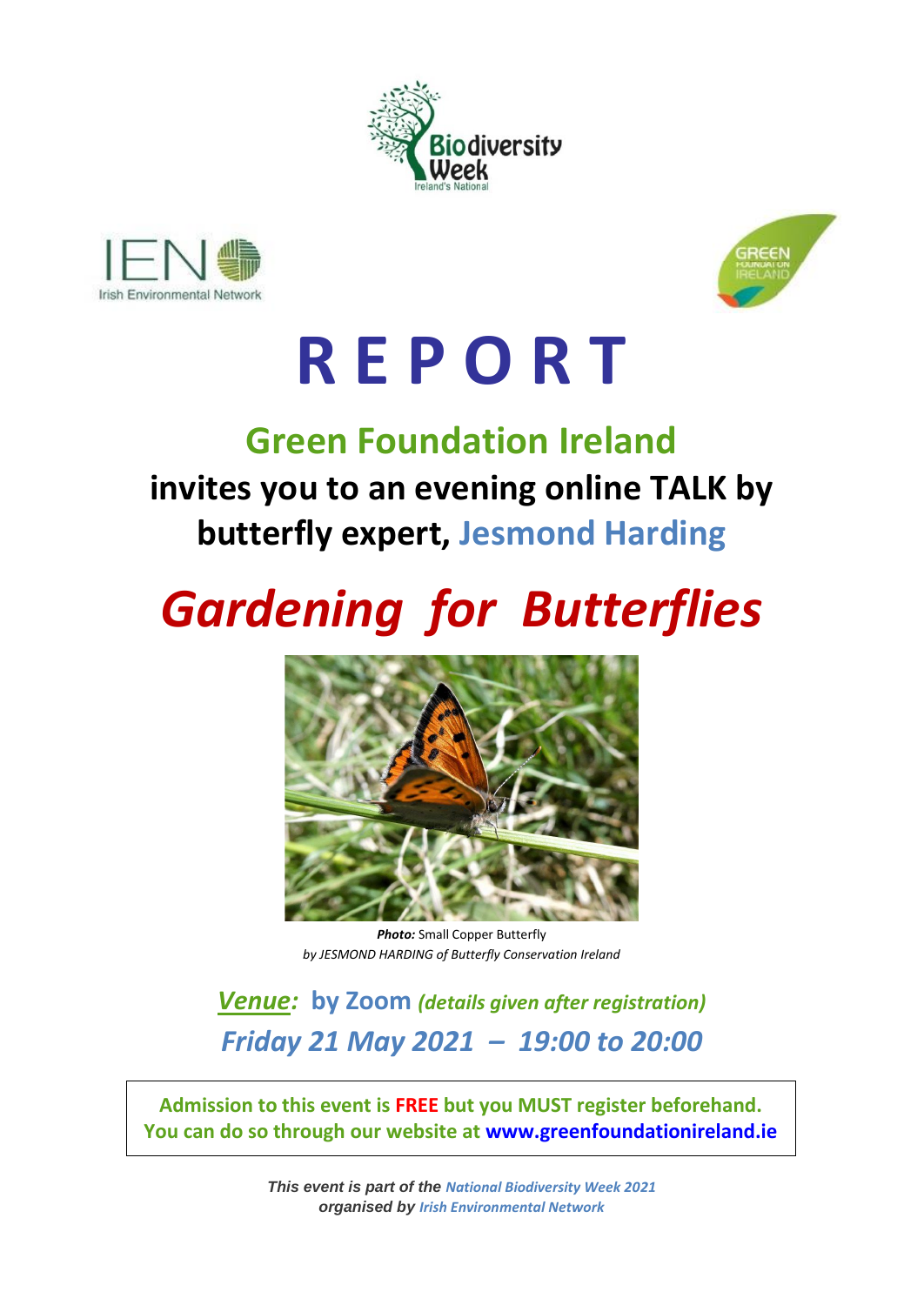## *Gardening for Butterflies*

#### **THEME**

This talk looked into how we should protect butterflies, as well as what we should be growing in our gardens to help them survive as a species. We also had a virtual tour of Jesmond's garden to see his work in action.

#### *This event was part of the National [Biodiversity](https://biodiversityweek.ie/) Week 2021 organised by Irish [Environmental](https://ien.ie/) Network.*

#### **ABOUT OUR SPEAKER**

**Jesmond Harding:** Jesmond is an educator, and Founder Member, Director and Conservation Officer of Butterfly Conservation Ireland, which was formed in 2008 by a group of dedicated naturalists following the alarming decline of most of our butterfly species.

Jesmond is author of the award-winning book *"Discovering Irish Butterflies and their Habitats",* as well as papers for scientific publications, and articles for newspapers, periodicals and magazines. He has appeared in the TV series *Living the Wildlife* produced by Colin Stafford-Johnson, and in the recent Burren documentary broadcast on RTÉ in April 2021. Jesmond is Ireland's leading butterfly expert.

You can find out **more about Butterfly [Conservation](https://butterflyconservation.ie/wp/) Ireland here**.

#### **ABOUT OUR CHAIR AND OUR MODERATOR**

**Donna Mullen:** Chair of Green Foundation Ireland, Donna is an environmentalist and works as an ecologist, drawing up nature trails and sustainability plans. Her work involves spending many happy hours surveying buildings for bats, and she helped draw up the guidelines on bat surveys for the Heritage Council (Traditional Farm Building Scheme). She is a founder member of both Bat Conservation Ireland and the Irish Environmental Network, and has also served on the board of the Irish Wildlife Trust.

**Claire Downey:** Claire, who is a Director of Green Foundation Ireland, is Executive with Community Reuse Network Ireland (CRNI), an all-Ireland umbrella body funded by the Environmental Protection Agency (EPA) that represents community based organisations involved in reuse and recycling. In this role she is responsible for the promotion of reuse, support for members to overcome barriers to reuse, communication and policy input, networking and research.